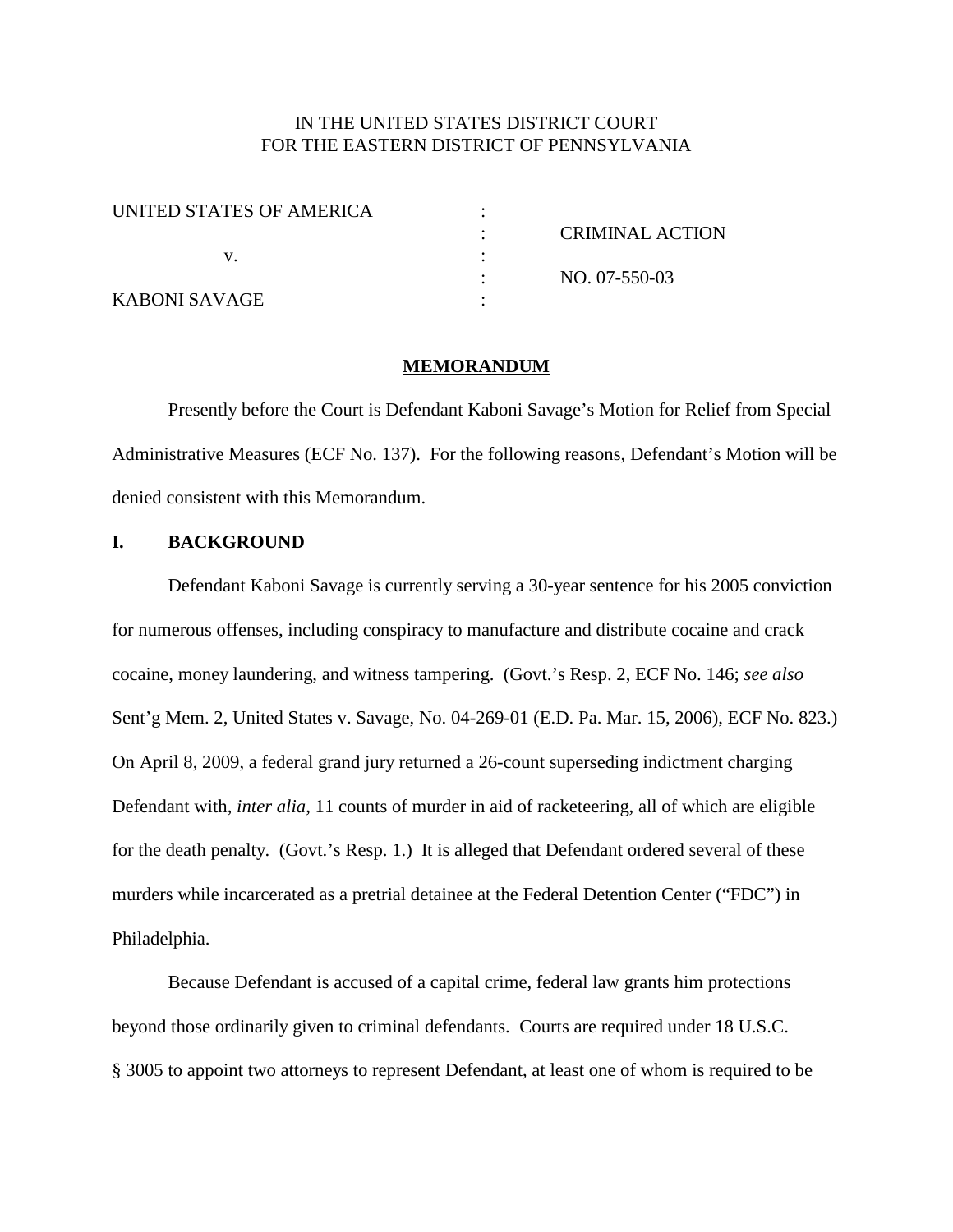"learned in the law applicable to capital cases." These attorneys are required by statute to have "free access to the accused at all reasonable hours." *Id.* § 3005. Defendant is also entitled to advanced notice from the government that it intends to seek the death penalty and advanced notice of the factors that the government will present as justifying a sentence of death if Defendant is convicted. *Id.* § 3593(a)(1)-(2). Defense counsel must be given an opportunity to present evidence and argument to the Capital Review Committee of the Department of Justice before the government can seek the death penalty. *See* United States Attorneys' Manual § 9-10.150 (June 7, 2001) ("No final decision to seek the death penalty shall be made if defense counsel has not been afforded an opportunity to present evidence and argument in mitigation.").

Since Defendant's 2005 conviction, he has been incarcerated at three different facilities: the United States Penitentiary in Atlanta; the maximum security unit ("ADMAX") at the United States Penitentiary in Florence, Colorado; and, currently, the Metropolitan Corrections Center ("MCC") in Manhattan, New York. (Govt.'s Resp. 3.) Defendant was housed in the general population at the United States Penitentiary in Atlanta from April 2006 to February 2007. (Def.'s Mot. 3, ECF No. 137.) Because the Government believed that Defendant posed a threat to others even while incarcerated, the Attorney General authorized the imposition of Special Administrative Measures ("SAMs") in February 2007 to restrict Defendant's movements and communications. (*Id.* at 4.) The Attorney General has reauthorized the SAMs annually. (Govt.'s Resp. 3.)

MCC is a SAMs facility that does not allow contact visits between inmates and their attorneys. (*Id.*) Defendant is subject to severe restrictions as an inmate at MCC. He is not permitted recreation time, his ability to receive visitors is highly restricted, he has limited access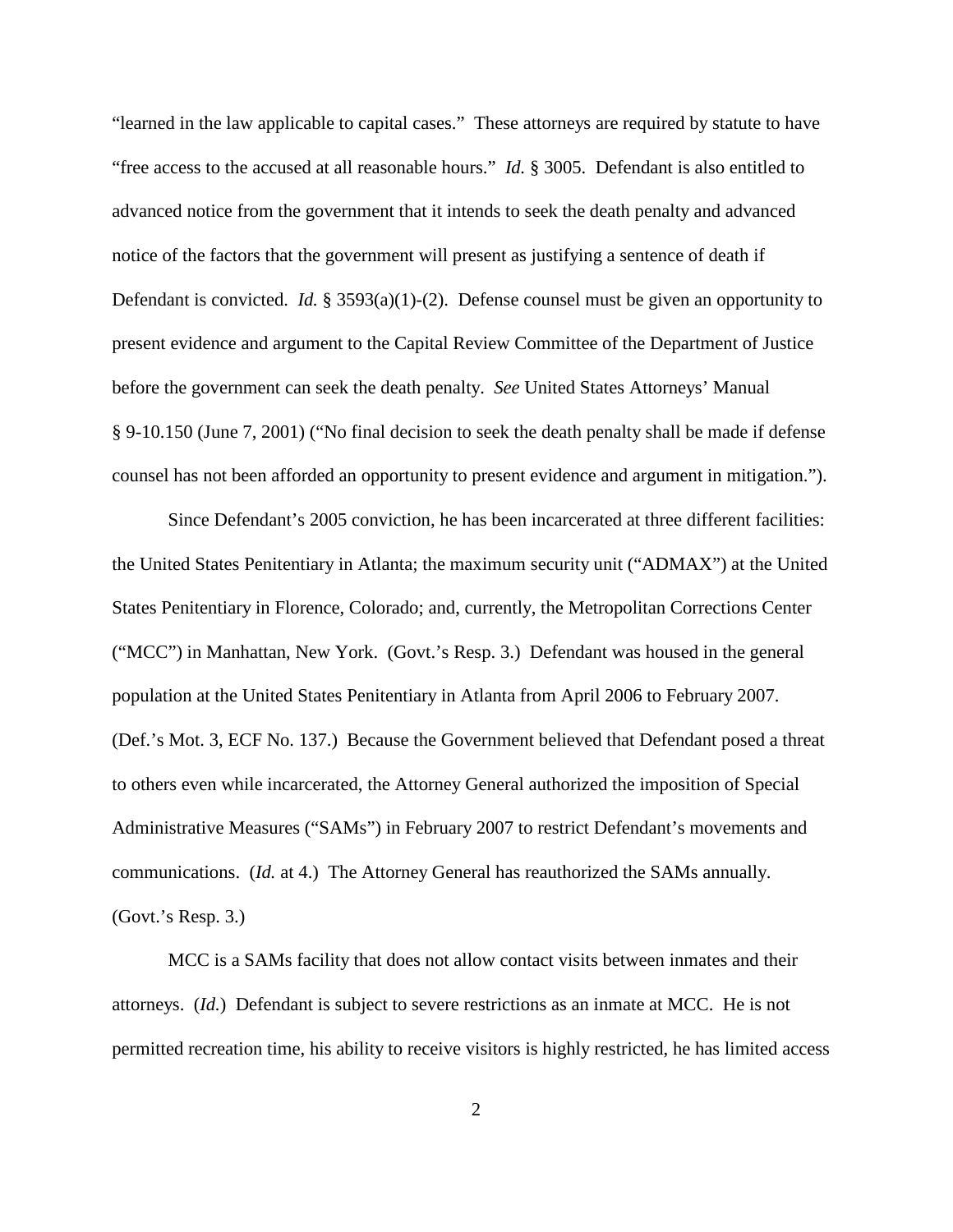to newspapers and other publications and is not permitted to receive literature from outside sources, and his access to the law library and computer is restricted. (Def.'s Mot. 5-6.) After Defendant complained about the inability to have contact visits with his attorneys, government counsel, defense counsel, and representatives of the Bureau of Prisons ("BOP") discussed the matter and agreed to have Defendant transported from MCC in New York to FDC in Philadelphia once per month for contact visits with his attorneys. (Govt.'s Resp. 4.) Defendant now asks this Court to order that the SAMs be lifted. Defendant complains that correspondence that is clearly marked as "legal mail" is being opened outside of his presence, that the two days of contact visits per month that were arranged for Defendant are "grossly inadequate," that he has insufficient access to a computer or law library, and that he is unable to focus on trial preparation when "the immediate dehumanizing conditions of [his] confinement are at issue." (Def.'s Mot. 9-10.) Defendant asks that we strike the SAMs in their entirety. (*Id.* at 18.)

The government objects to the lifting of the SAMs, arguing that Defendant had failed to exhaust his administrative remedies as required by the Prison Litigation Reform Act ("PLRA") and that, in any event, the SAMs do not violate Defendant's constitutional rights. A hearing was held on September 30, 2010, for the purpose of determining whether Defendant is barred from seeking removal of the SAMs due to a failure to exhaust his administrative remedies. The matter is now ripe for disposition.

### **II. DISCUSSION**

The PLRA provides that "[n]o action shall be brought with respect to prison conditions under section 1983 of this title, or any other Federal law, by a prisoner confined in any jail, prison, or other correctional facility until such administrative remedies as are available are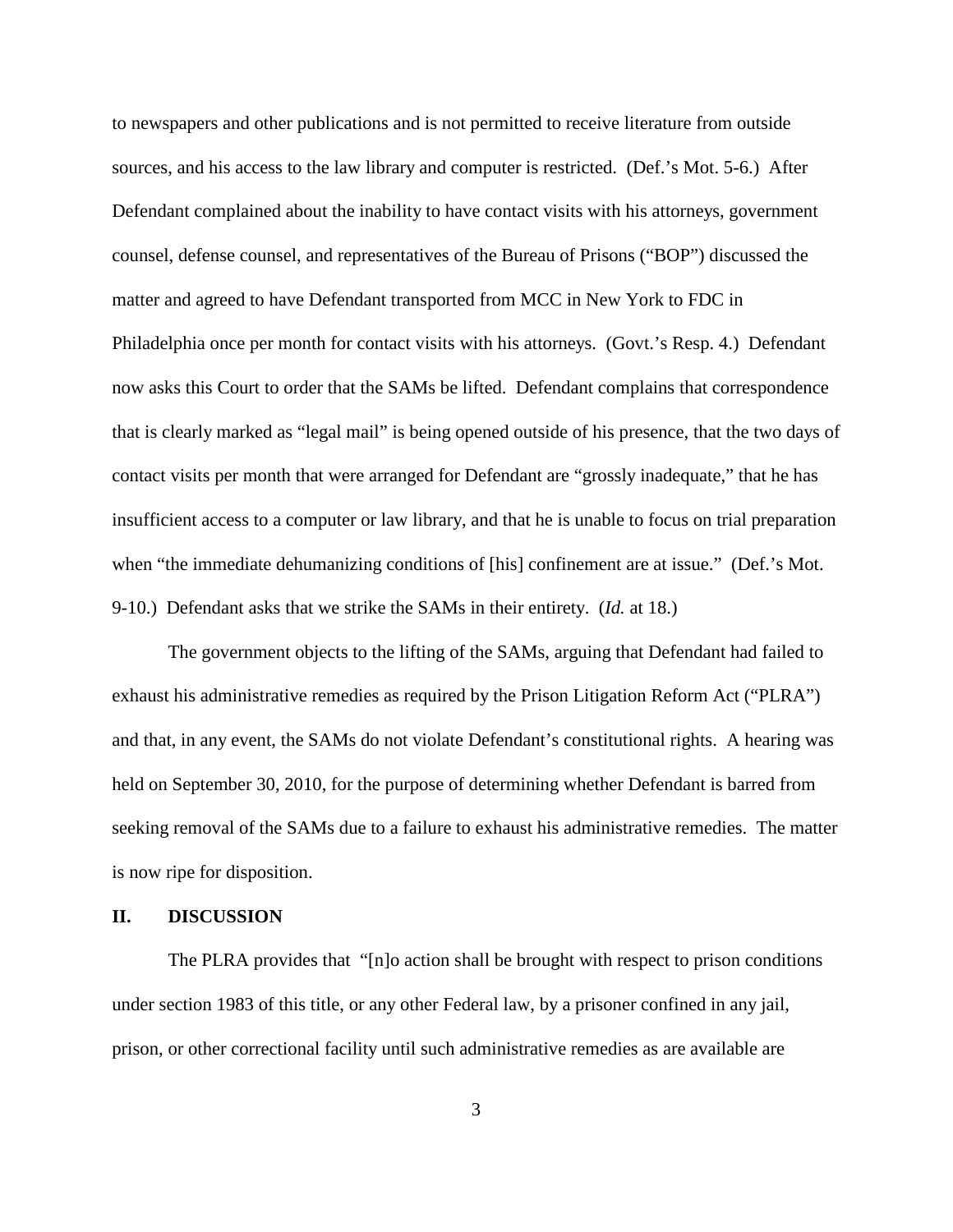exhausted." 42 U.S.C. § 1997e(a). The PLRA was enacted "to reduce the quantity and improve the quality of prisoner suits" and to "afford[] corrections officials time and opportunity to address complaints internally before allowing the initiation of a federal case." *Porter v. Nussle*, 534 U.S. 516, 524-25 (2002). The PLRA's "exhaustion requirement applies to all inmate suits about prison life, whether they involve general circumstances or particular episodes, and whether they allege excessive force or some other wrong." *Id.* at 532.

To exhaust his administrative remedies in the federal prison system, an inmate must follow a multi-step grievance procedure established by the BOP. The inmate must "first present an issue of concern informally to staff, and staff shall attempt to informally resolve the issue before an inmate submits a Request for Administrative Remedy." 28 C.F.R. § 542.13. If informal action fails to resolve the issue, the prisoner must submit a formal written complaint to the warden on a BP-9 form within 20 days of the date on which the situation giving rise to the inmate's complaint occurs. *Id.* § 542.14. If the inmate is dissatisfied with the resolution of his written complaint, he must appeal the decision to the Regional Director "within 20 calendar days of the date the Warden signed the response." *Id.* § 542.15. Finally, "[a]n inmate who is not satisfied with the Regional Director's response may submit an Appeal on the appropriate form (BP-11) to the General Counsel within 30 calendar days of the date the Regional Director signed the response." *Id.*

Defendant claims that he has exhausted his administrative remedies, noting that he has "continuously objected to the imposition of SAMs restrictions on him at both ADX and MCC-New York both informally, and through the Federal Bureau of Prisons' Administrative Remedy Program." (Def.'s Mot. 6.) A review of the exhibits that Defendant has attached to his Motion,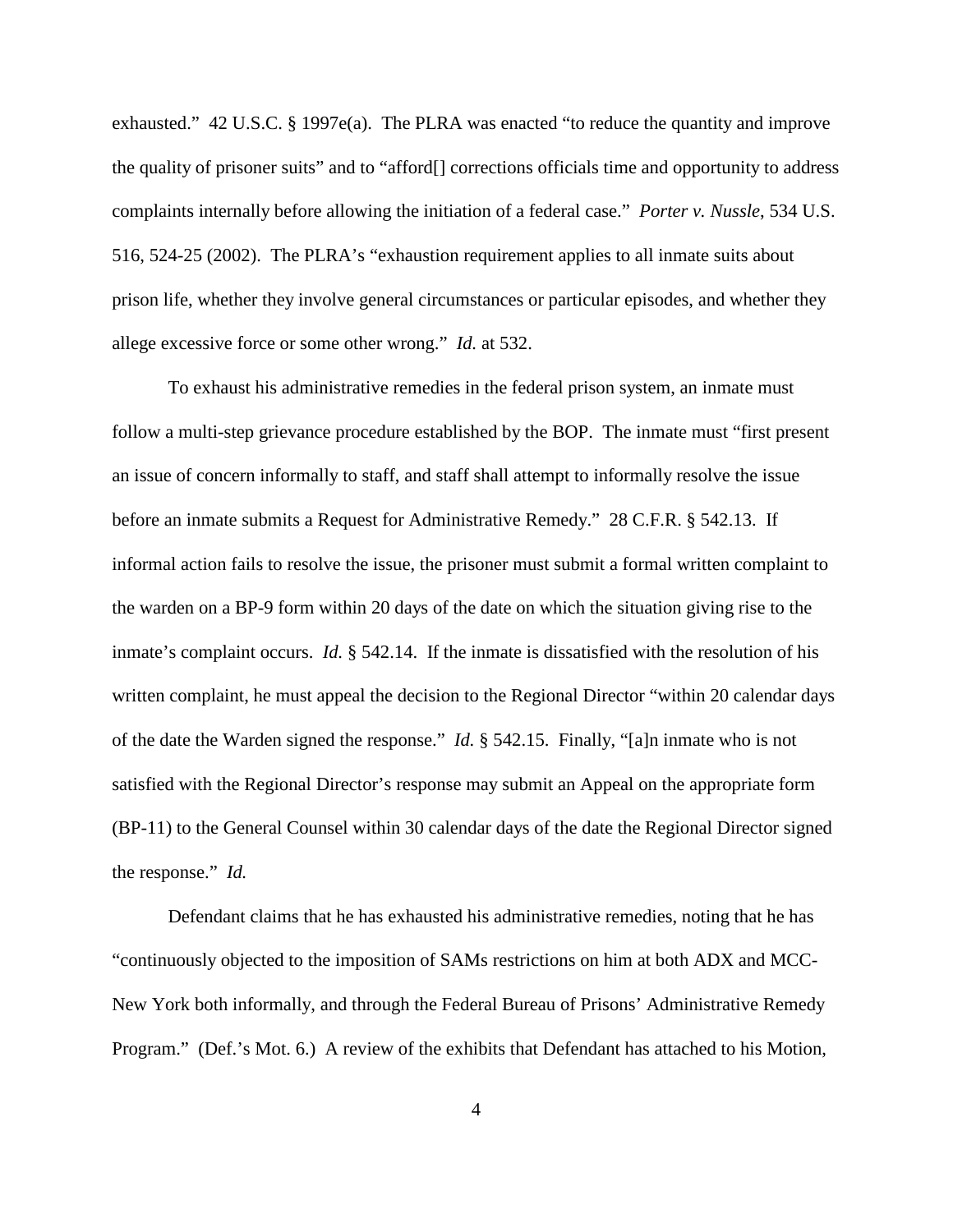reveals that although Defendant did complain about the SAMs, he has not completed all of the steps required for exhaustion since his arrival at MCC. (*See generally* Def.'s Mot. Ex. E.) Defendant also claims that he has received no explanation linking the SAMs to his behavior. However, Defendant's own submissions show otherwise. (*See id.* at 10 ("[T]he SAM was imposed because of the gravity of your instant offense, including conspiracy to manufacture and distribute cocaine, money laundering, threatening witnesses, and threatening to retaliate against witnesses. While in general population, you continued to threaten to kill federal agents, prison officials, witnesses and their families, as well as other hostile activity. The basis for the imposition of a SAM on you was directly related to your behavior and the substantial risk your communications or contacts with other persons pose.").) Defendant claims that exhaustion of his administrative remedies is not required because the BOP has no authority to rescind or to modify the SAMs in any event. (Def.'s Mot. 6.) This, too, is contradicted by the BOP's response to Defendant's appeal. (*See* Def.'s Mot. Ex. E at 10 ("[U]nit staff have influence as to how the restrictions are applied, and can affect [sic] appropriate modifications provided such approval would not jeopardize security concerns.").)

Finally, Defendant argues that he need not exhaust administrative remedies before bringing a motion to remove the SAMs because his motion is not an "action" to which the PLRA's exhaustion requirement applies. (Def.'s Mot. 6-7.) Defendant points to the PLRA, which states that "[n]o *action* shall be brought with respect to prison conditions . . . until such administrative remedies as are available are exhausted." 42 U.S.C. § 1997e(a) (emphasis added). Defendant argues that since he has simply filed a motion in his underlying criminal case and has not filed a federal action or a lawsuit, the PLRA's exhaustion requirement does not apply.

5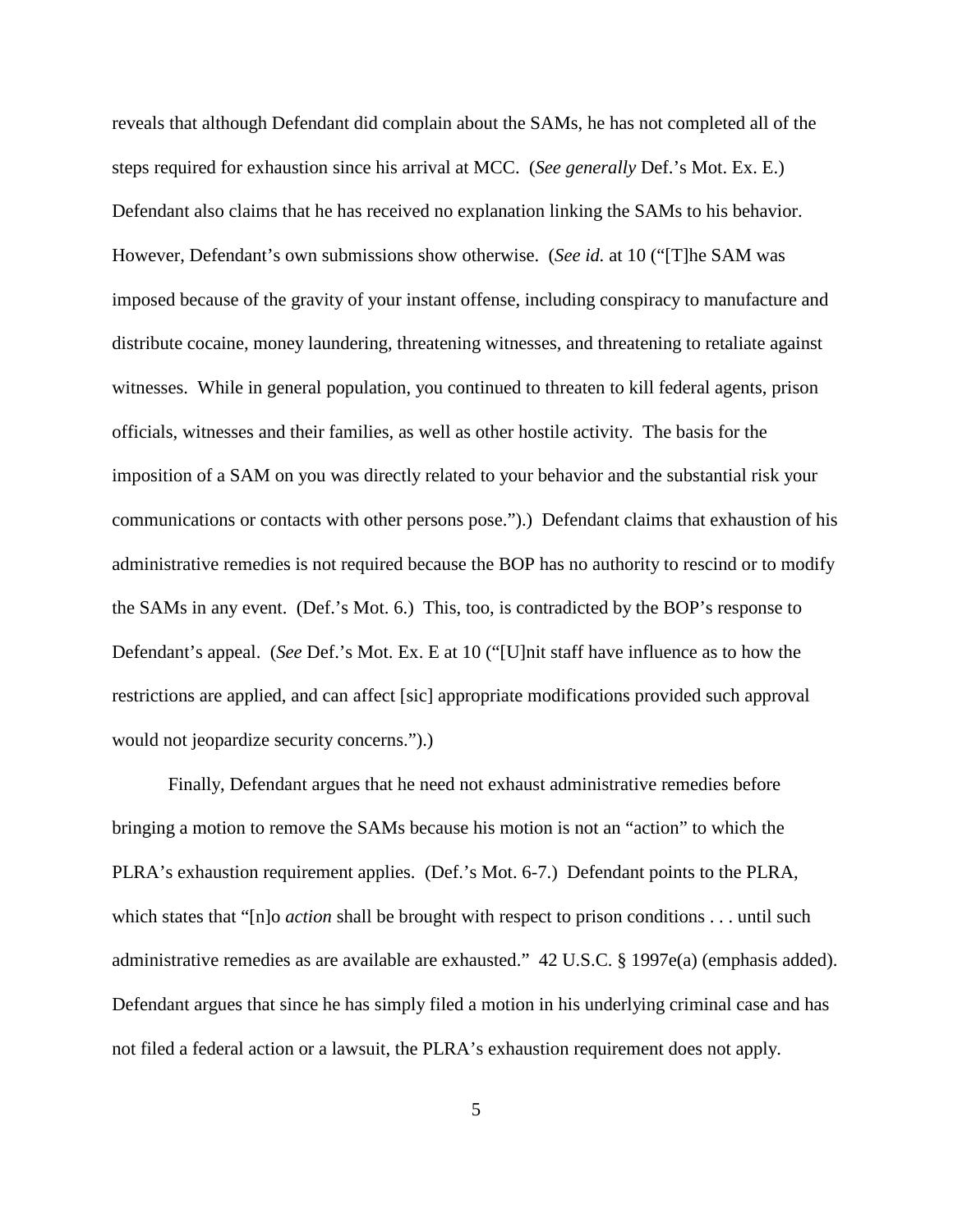The Third Circuit has not yet addressed the question of whether a motion to remove SAMs that is brought in the inmate's criminal case must comply with the PLRA's exhaustion requirement. The case law in other circuits is mixed. For this reason a brief analysis of the case law is instructive.

In *United States v. Hashmi*, 621 F. Supp. 2d 76 (S.D.N.Y. 2008), the court found that such a motion is not an "action" to which the PLRA would apply. The court reasoned that "an 'action' is best understood as 'a civil or criminal judicial proceeding.'"1 *Id.* at 85 (quoting *Black's Law Dictionary* 28 (7th ed. 1999)). This definition constituted the plain meaning of the statutory language, according to the court, which should be given effect unless it would create an absurd result. *Id.* (citing *Salinas v. United States*, 522 U.S. 52, 57 (1997)). The court observed that,

[f]inding that the current motion is not an "action" would not lead to an absurd result. Congress's clear purpose in enacting the PLRA, as the Supreme Court has recognized, was to reduce the quantity of lawsuits related to prison conditions. The initiation of a new lawsuit is certainly a more costly process than an application for a specific ruling or order brought to a court in the context of an already-pending action. A new lawsuit requires, *inter alia*, the assignment of a Judge; the effectuation of service on the Government; a formal answer from the Defendant; the briefing of a motion to dismiss or for summary judgment, etc. This is a costly process. A motion by a pretrial detainee, on the other hand, is relatively inexpensive. Thus it would certainly not be absurd for Congress to have intended that a motion be treated differently from the initiation of an "action."

*Id.* The court concluded that based on the plain language of the PLRA, the defendant's motion to

remove SAMs was not an action to which the PLRA's exhaustion requirement applied. *Id.* at 86.

Other courts that have considered whether a motion to remove SAMs is an "action" for

<sup>&</sup>lt;sup>1</sup> The court defined "motion" as "'a written or oral application requesting a court to make a specified ruling or order.'" *Hashmi*, 621 F. Supp. 2d at 85 n.7 (quoting *Black's Law Dictionary* 1031 (7th ed. 1999)).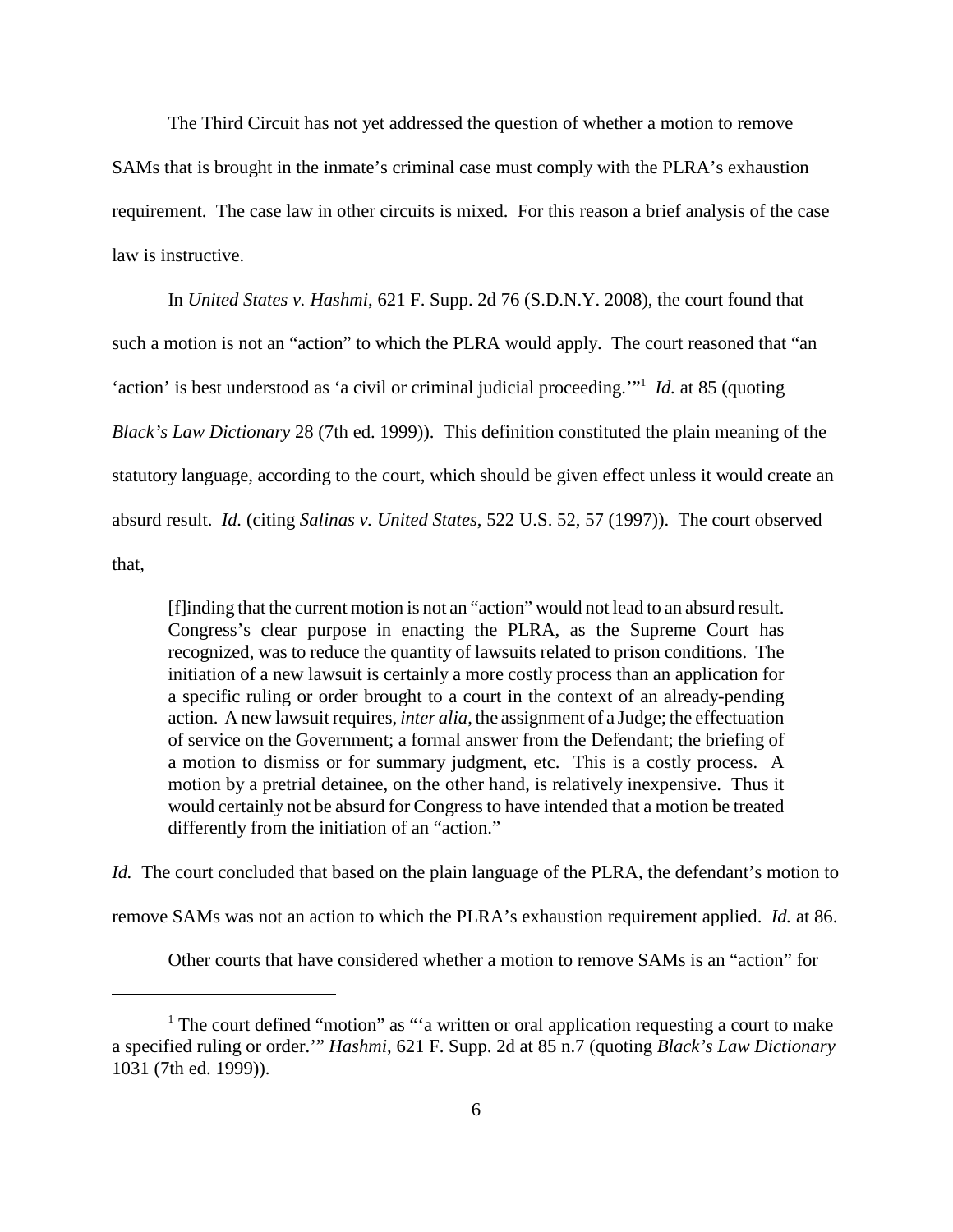purposes of the PLRA have similarly found that it is not. In *Sattar v. Gonzales*, No. 07-2698, 2010 WL 685787, at \*2 (D. Colo. Feb. 23, 2010), the court observed that the purposes of the PLRA would not be served by requiring exhaustion when an inmate brings a motion to remove SAMs in a preexisting case. *See id.* ("The initiation of a new lawsuit or claim is different from 'an application for a specific ruling or order . . . in the context of an already pending action.'" (quoting *Hashmi*, 621 F. Supp. 2d at 85 n.7)). The court also noted that "to the extent Plaintiff's Motion raises issues related to his right of access to the court, he may raise it at any time during the course of the litigation." *Id.* (citing *Ayyad v. Gonzales*, No. 05-02342, 2008 WL 203420, at \*3 (D. Colo. Jan. 17, 2008)). In *Ayyad*, the court likewise found that a motion challenging the constitutionality of SAMs was not an "action" to which the PLRA applied. 2008 WL 203420, at \*2. In *United States v. Lopez*, 327 F. Supp. 2d 138 (D.P.R. 2004), the court concluded after a thorough analysis that a motion to lift SAMs in a capital case is not an "action" to which the PLRA applies. *Id.* at 140-142 ("We will not ratchet out the PRLA and read the word motion into the Act in order for it to be applicable to Defendant's motion."). In *United States v. Catalan-Roman*, 329 F. Supp. 2d 240 (D.P.R. 2004), the district court likewise concluded that a capital defendant's motion challenging his placement in an administrative housing unit was not barred for failure to exhaust his administrative remedies because the motion was not properly considered an "action" under the PLRA. *Id.* at 250 ("This is not a separate action or civil suit brought by the defendants. Defendants filed their motion in the pending criminal action based upon their status as 'death certified' defendants; they did not file an action or suit. Consequently the PLRA is inapplicable to the matter at hand.").

Other cases have concluded that a motion seeking to challenge the constitutionality of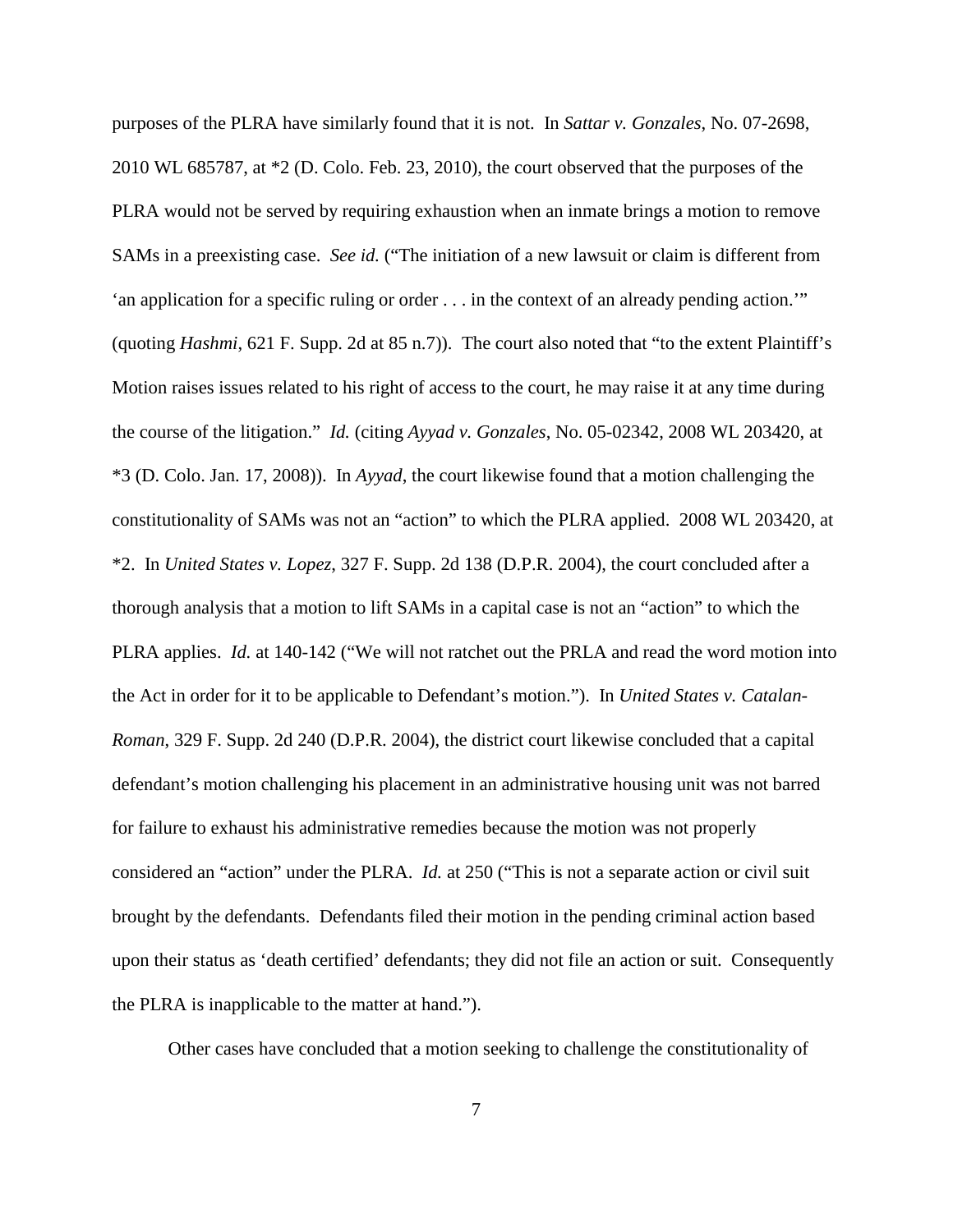SAMs is barred if the inmate has not exhausted his administrative remedies. However, these cases assume that the PLRA applies to motions to remove SAMs without discussing whether such motions are properly considered an "action" under the PLRA. In *United States v. Ali*, 396 F. Supp. 2d 703 (E.D. Va. 2005), the court found that a pretrial detainee's motion seeking relief from SAMs was barred for failure to exhaust administrative remedies. In support of its decision, the court cited two cases, *Yousef v. Reno*, 254 F.3d 1214, 1216 (10th Cir. 2001), and *Al-Owhali v. Ashcroft*, 279 F. Supp. 2d 13, 17 n.5 (D.D.C. 2003), in which the court found that inmates must exhaust administrative remedies before challenging SAMs. However, *Yousef* and *Al-Owhali* both involved civil actions initiated by inmates for the sole purpose of challenging SAMs. They were not criminal actions in which the defendant filed a motion seeking relief from SAMs. Similarly, in *United States v. Troya*, No. 06-80171, 2008 WL 2537145 (S.D. Fla. June 24, 2008), the court held that a defendant in a capital prosecution must exhaust his administrative remedies before bringing a motion challenging SAMs. Like *Ali*, *Troya* cites *Yousef* and *Al-Owhali* (as well as *Ali* itself) in support of its decision. *Id.* at \*3. The *Troya* Court did not discuss the question of whether motions are properly considered "actions" under the PLRA. 2

<sup>2</sup> The court in *Troya* did discuss the cases of *United States v. Catalan-Roman*, 329 F. Supp. 2d 240 (D.P.R. 2004), and *United States v. Lopez*, 327 F. Supp. 2d 138 (D.P.R. 2004), which had been cited by the defendant for the proposition that a defendant facing the death penalty was not required to exhaust administrative remedies before challenging SAMs. Both *Catalan-Roman* and *Lopez* dealt with death penalty eligible defendants who had been placed in the Special Housing Unit ("SHU") by Administrative Detention Order. All death penalty eligible defendants were placed in the SHU, which was more restrictive than the general population. The court distinguished the cases based upon the fact that "[t]hey involve the automatic placement of defendants in 'administrative detention' simply because they are certified as death penalty eligible. Here, the Government has informed Defendant that the SAM restrictions were imposed upon a finding by the Attorney General that the Defendant has a 'proclivity to violence which poses a significant risk to the safety of others.'" *Troya*, 2008 WL 2537145, at \*4 (citations omitted).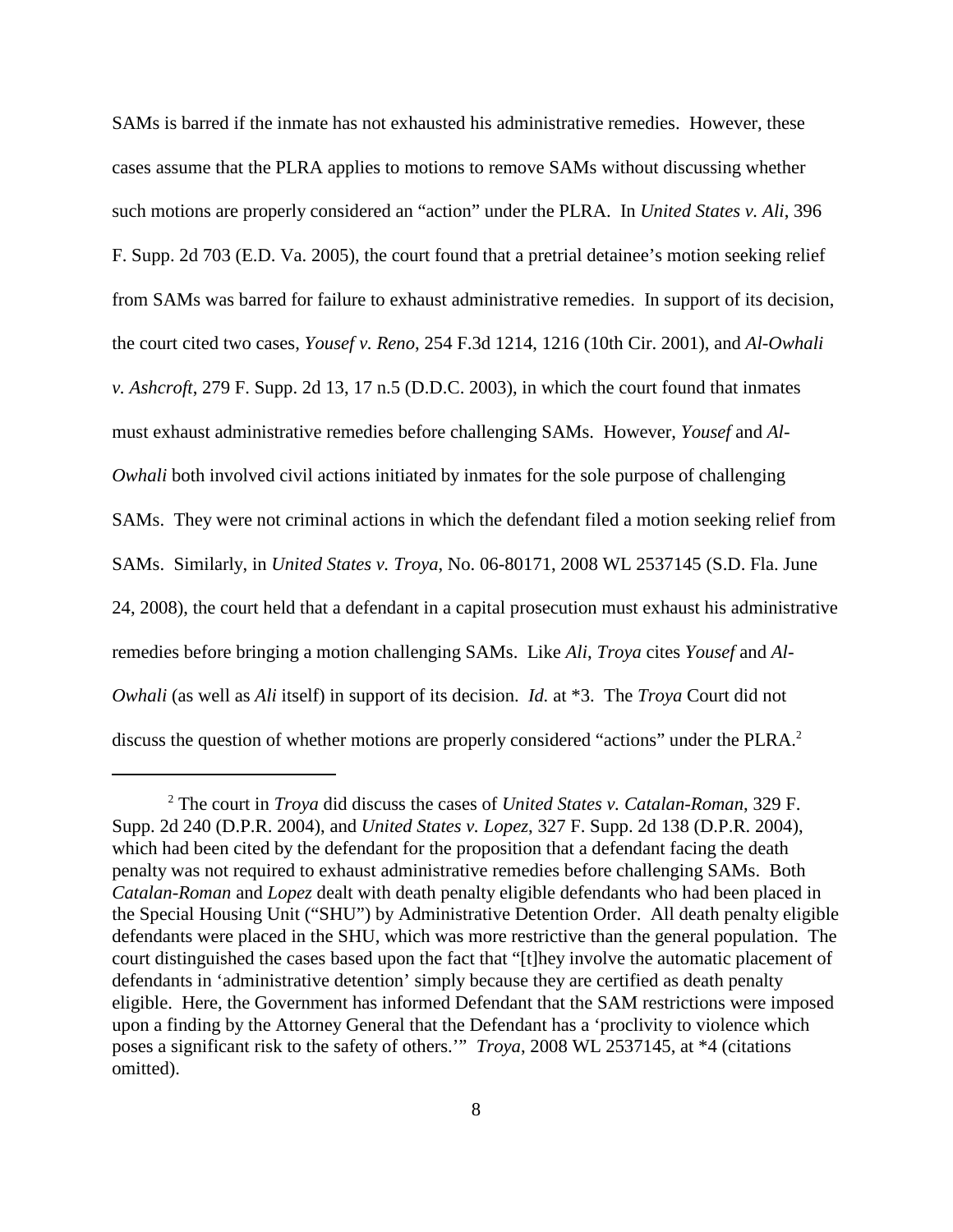The government argues that the viability of *Hashmi* "is in question, because the parties did not address, nor did the court there consider, the application of *In Re Nagy*, [89 F.3d 115 (2d Cir. 1996)]." (Govt.'s Resp. 7-8.) In *Nagy*, an incarcerated defendant in a criminal prosecution pending in the Southern District of New York filed a motion seeking recusal of the district judge. The defendant then filed a petition for writ of mandamus in the Second Circuit seeking to compel the trial judge to rule on his recusal motion. 89 F.3d at 116. The Second Circuit was faced with the issue of "whether the new fee requirements of the [PLRA] apply to extraordinary writs, such as a petition for writ of mandamus, filed as an original action in this Court." *Id.* The panel observed that "[t]he PLRA applies to a 'civil action' and an appeal in a 'civil action,'"3 *id.*, and that "[n]either the text nor the legislative history of the PLRA indicates whether a petition for a writ of mandamus is to be considered a 'civil action' for purposes of the Act." *Id.* The panel assumed, however, that Congress sought to apply the PLRA's deterrent effect to prisoners' complaints "regardless of the type of pleading filed by the prisoner to obtain relief." *Id.* at 117. Thus, the Second Circuit held that if a prisoner filed an extraordinary writ simply as an end-run around the PLRA's filing fees, the PLRA would still apply. *Id.* "However, if a prisoner seeks a writ of mandamus directed to a judge conducting a criminal trial, the application is not within the category of lawsuits to which the PLRA was aimed." *Id.*

Even if *Nagy* were binding on us, it would not compel the result that the government seeks. *Nagy* involved a writ of mandamus, which is a new judicial proceeding initiated by the inmate, as opposed to a motion in an existing criminal proceeding. More generally, *Nagy*'s

<sup>&</sup>lt;sup>3</sup> We note that the PLRA's exhaustion requirement does not specify that it is limited to civil actions. *See* 42 U.S.C. § 1997e(a) (stating that "[n]o *action* shall be brought with respect to prison conditions . . ." (emphasis added)).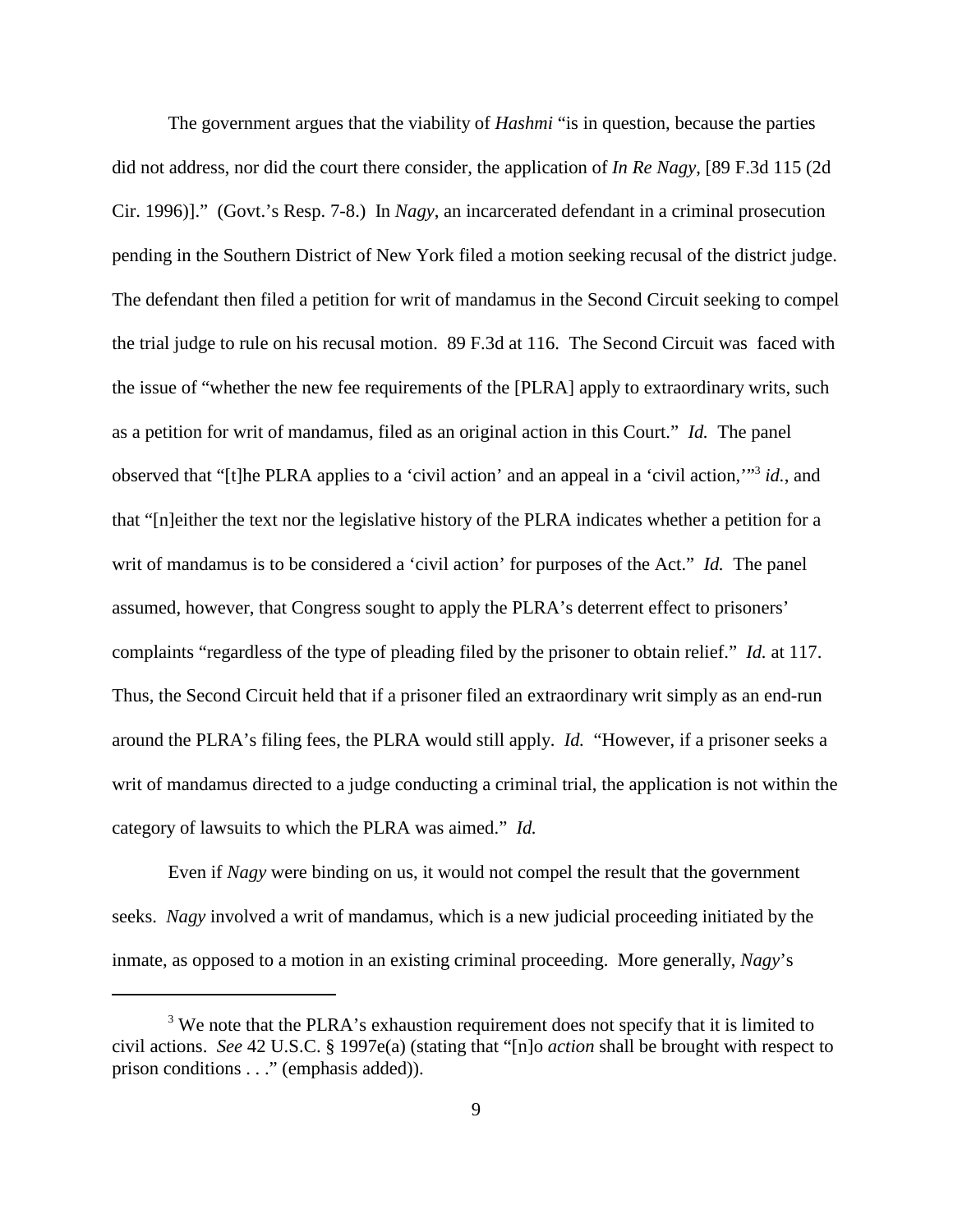admonishment that courts should look to the substance of the inmate's petition rather than the form still would not compel us to require Defendant to exhaust his administrative remedies. The majority of Defendant's complaints directly implicate the ability of this Court to give him a fair and efficient trial, as we discuss at greater length *infra*. Thus, a finding that these complaints are not barred by the PLRA is consistent with *Nagy*.

The government also cites *Lyons v. United States Marshals*, 840 F.2d 202 (3d Cir. 1988), as an example of a case in which the Third Circuit held that a pretrial detainee was required to exhaust administrative remedies before challenging the conditions of his confinement. However, *Lyons* was decided before the PLRA was enacted and, in any event, it involves a separate civil action brought by the pretrial detainee rather than a motion raised in his underlying criminal case. *See id.* at 203.

Our survey of the case law reveals that every court that has considered the issue has found that a motion to remove SAMs that is filed pre-trial in a defendant's criminal case is not an "action" to which the PLRA applies. The cases holding that a defendant's motion to remove SAMs is barred for failure to exhaust administrative remedies fail to consider whether such a motion is properly considered an "action" under the PLRA. Several of these cases rely on civil cases as authority for their conclusions. We agree with the weight of authority that a capital defendant's motion to remove SAMs, brought as part of his underlying criminal case, is not an "action" to which the PLRA's exhaustion requirement applies.

We add the caveat that not every motion concerning prison conditions that is filed as part of an incarcerated defendant's criminal case should escape the PLRA's exhaustion requirement. The Second Circuit was correct to require district courts to look to the substance of the filing to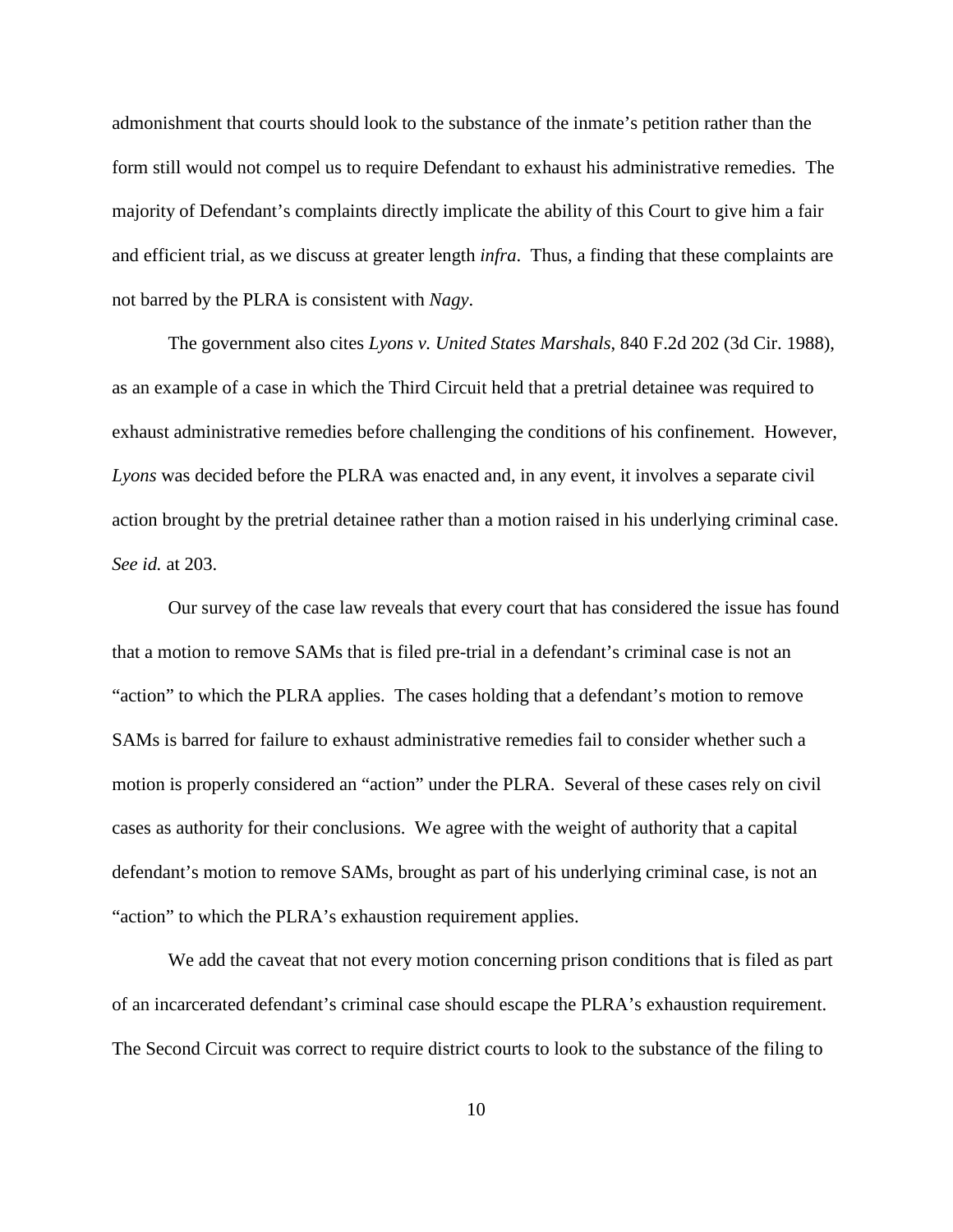determine whether it is in reality a § 1983 action in disguise. *See Nagy*, 89 F.3d at 116-17 ("[I]f a prisoner, contemplating the filing of a complaint against prison officials under 42 U.S.C. § 1983, decided to avoid liability for filing fees and instead sought comparable relief by applying for a writ of mandamus directed to a prison official, the PLRA provisions should normally apply."). Thus, if a defendant were to file a motion challenging aspects of prison life that have no bearing on the ability of the court to manage the criminal prosecution, that motion should be treated as an attempt to commence a new civil action that must comply with the PLRA, even if it is stylized as a motion in a criminal case. *See United States v. Antonelli*, 371 F.3d 360, 361 (7th Cir. 2004) (finding that motion challenging prison conditions, filed by inmate as part of his dormant 25-year-old criminal case, was "appropriately seen as an attempt to commence a new civil suit" and therefore subject to the procedural constraints of the PLRA). Where, as here, a defendant's motion challenges aspects of prison life that directly implicate the court's ability to fairly and efficiently manage the defendant's criminal prosecution, that motion is "not within the category of lawsuits to which the PLRA was aimed." *Nagy*, 89 F.3d 117. Therefore, Defendant's Motion in the instant case seeking removal of the SAMs is not barred by the PLRA to the extent that it challenges aspects of Defendant's incarceration that directly and necessarily affect our ability to give him a fair and speedy trial. We will hear Defendant's complaints that he is not permitted sufficient contact visits with his attorneys, that he is not receiving sufficient access to a computer and the law library, and that his legal mail is being opened outside of his presence. Any complaints that have a tangential effect at best on our ability to manage Defendant's criminal case are more properly understood to be § 1983 claims that should be brought in a separate civil action, and we find that any such claims are barred by the PLRA's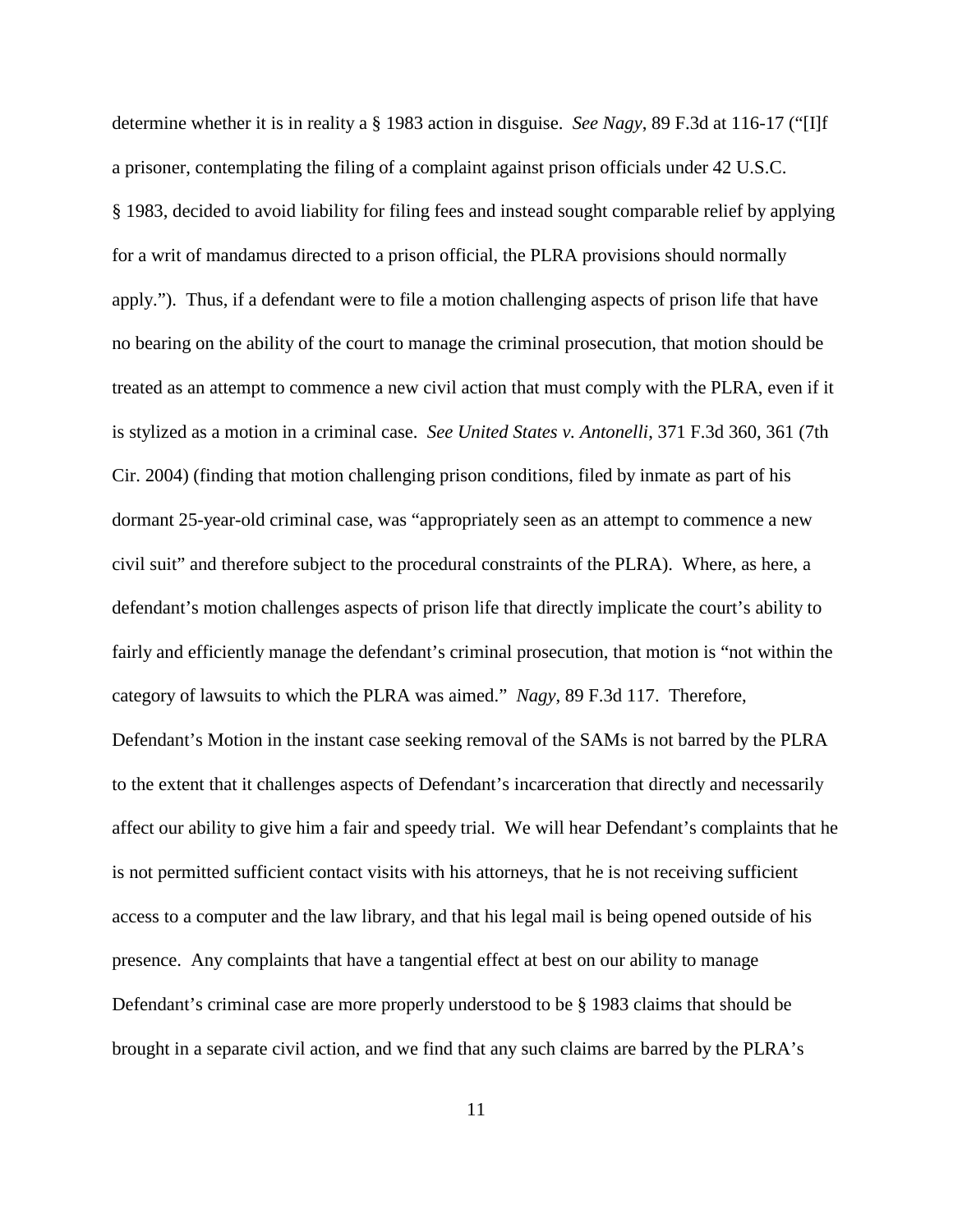exhaustion requirement. (*See, e.g.*, Def.'s Mot. Ex. E at 2 (complaining about lack of access to running water at FDC and being held in a "disgusting" cell without access to cleaning supplies).)

This approach strikes an appropriate balance between Congress's desire to reduce the number of baseless prisoner lawsuits that are filed in the federal courts and district courts' need to manage their criminal dockets without getting bogged down by the federal bureaucracy. Congress enacted the PLRA as a response to the growing number of prison inmate lawsuits, many of which were patently frivolous. *See, e.g.*, 141 Cong. Rec. S14408-01 (daily ed. Sept. 27, 1995) (statement of Sen. Dole) ("These suits can involve such grievances as insufficient storage locker space, a defective haircut by a prison barber, the failure of prison officials to invite a prisoner to a pizza party for a departing prison employee, and yes, being served chunky peanut butter instead of the creamy variety."). This decision should not be interpreted as an invitation to incarcerated defendants or pretrial detainees seeking an end-run around the PLRA.

There is nothing in either the language of the PLRA or its legislative history to suggest that Congress intended to strip district courts of the ability to effectively manage their criminal cases. Defendant is facing the death penalty. He is scheduled to stand trial in September 2011. He has two attorneys and a number of experts working to protect his interests. To require Defendant to spend time pursuing administrative remedies before we can resolve issues that necessarily bear on Defendant's ability to receive a fair trial makes little sense. *See* 28 C.F.R. § 542.13-15 (specifying deadlines for submission of complaints and appeals). Accordingly, we conclude that Defendant, who is facing the death penalty, need not exhaust his administrative remedies under the PLRA before challenging aspects of SAMs that directly affect the Court's ability to ensure that Defendant receives a fair and speedy trial.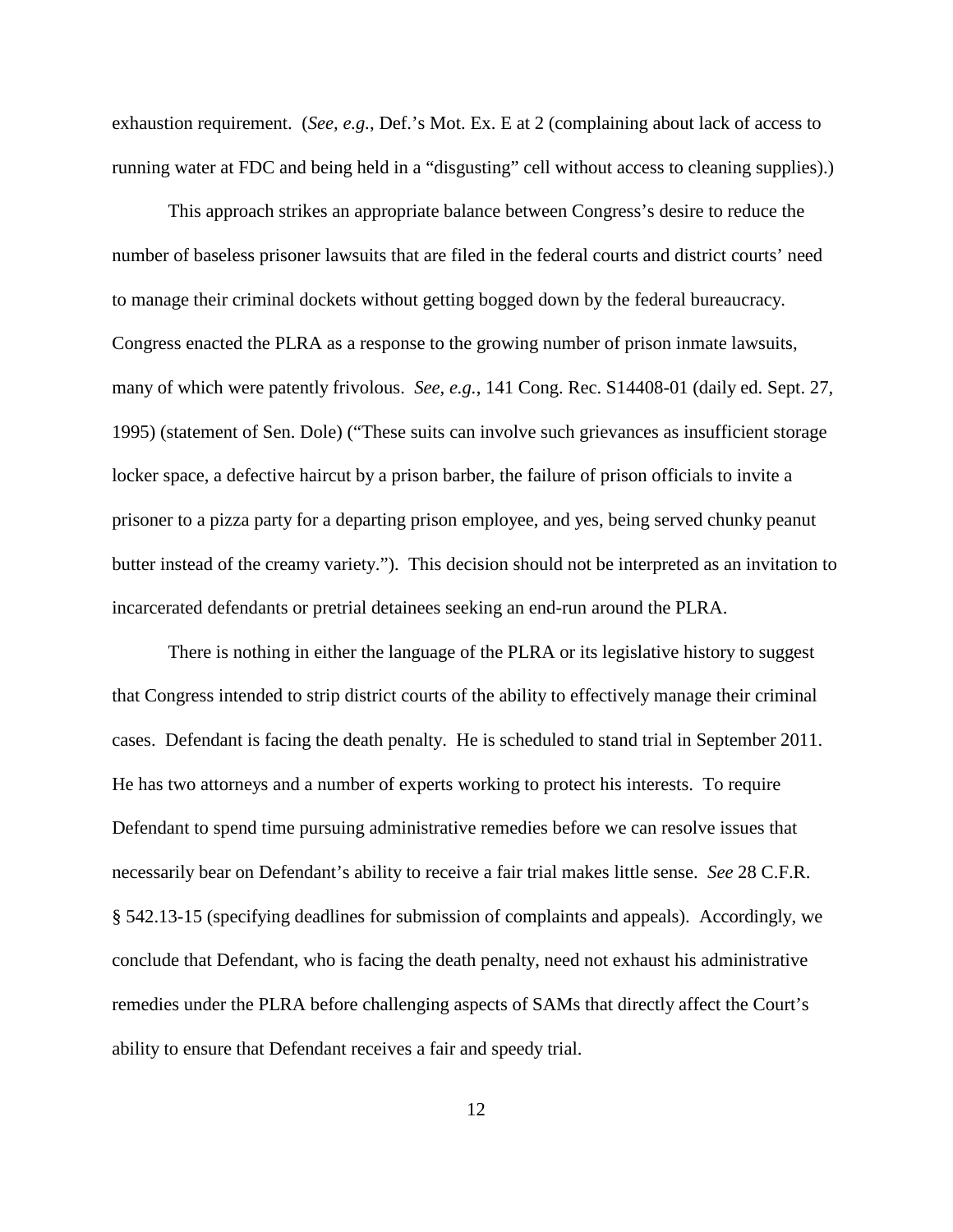# **III. CONCLUSION**

For the foregoing reasons, the aspects of Defendant's Motion for Relief from Special Administrative Measures that directly affect our ability to manage these criminal proceedings are not barred for failure to exhaust his administrative remedies under the PLRA. This includes Defendant's complaints regarding his legal mail being opened outside of his presence, his lack of contact visits with his attorneys, and his lack of access to a computer and the law library. To the extent that Defendant seeks to challenge other conditions of confinement that do not directly affect our ability to assure a fair trial, Defendant must exhaust his administrative remedies under the PLRA.

An appropriate Order will follow.

# **BY THE COURT:**

<547 |

**R. BARCLAY SURRICK, J.**

**\_\_\_\_\_\_\_\_\_\_\_\_\_\_\_\_\_\_\_\_\_\_\_\_\_\_\_**